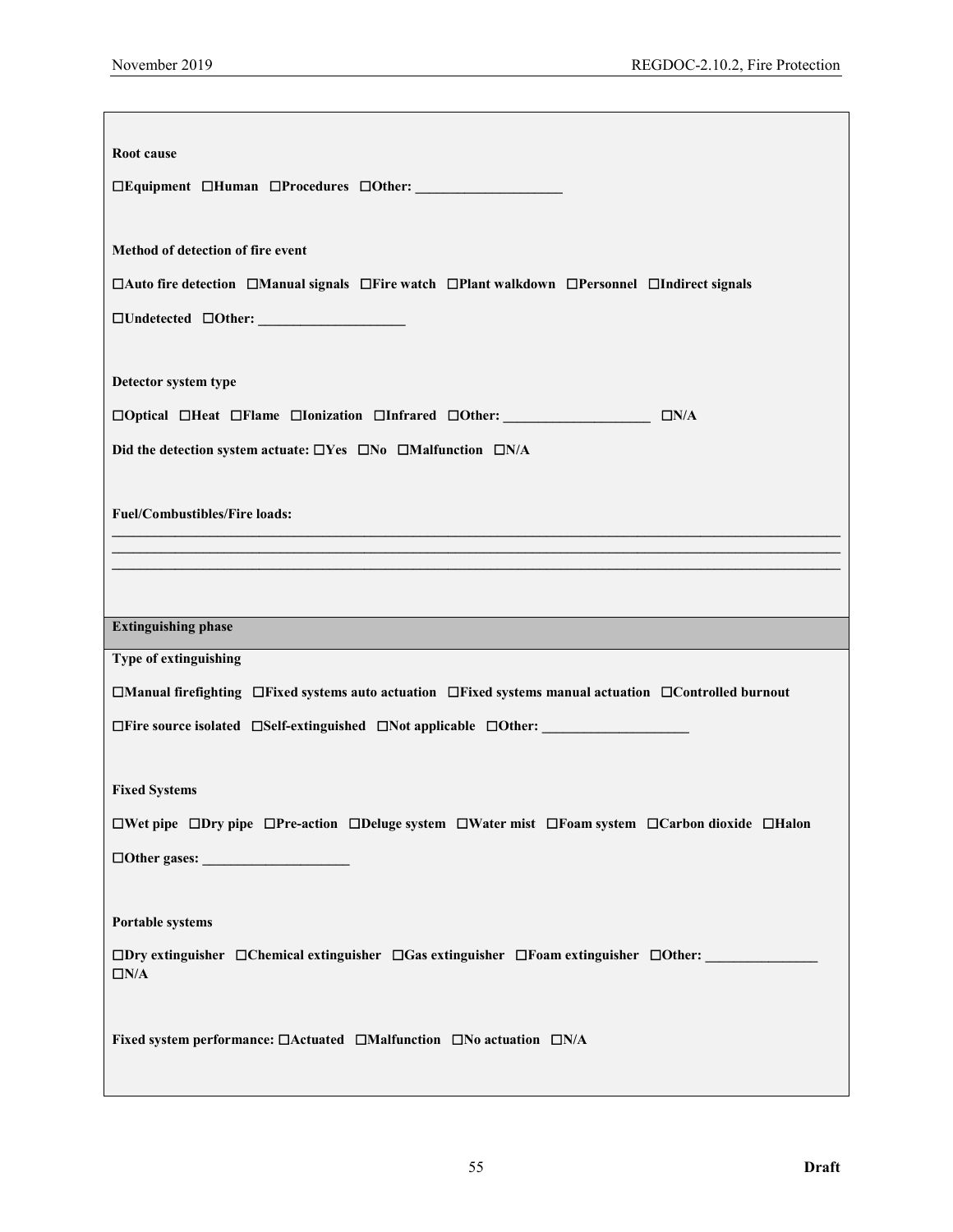| Portable system performance: □Normal □Malfunction □N/A                                                                                   |  |  |  |
|------------------------------------------------------------------------------------------------------------------------------------------|--|--|--|
|                                                                                                                                          |  |  |  |
| Who extinguished the fire?                                                                                                               |  |  |  |
| □Self-extinguished □Fire system □Fire watch □Personnel in area □Shift personnel □Internal fire brigade<br>□External fire brigade □Other: |  |  |  |
| Manual firefighting performance: $\Box$ First attack successful $\Box$ Multiple attempts needed $\Box N/A$                               |  |  |  |
| Suppression time:                                                                                                                        |  |  |  |
| <b>Consequences and corrective actions</b>                                                                                               |  |  |  |
|                                                                                                                                          |  |  |  |
| Change in operation due to fire                                                                                                          |  |  |  |
| $\Box$ No change $\Box$ Change to hot standby $\Box$ Change to shutdown mode $\Box$ Other:                                               |  |  |  |
|                                                                                                                                          |  |  |  |
| <b>Smoke influence</b>                                                                                                                   |  |  |  |
| $\square$ None $\square$ Worker $\square$ Main control room habitability $\square$ Manual actions $\square$ Other:                       |  |  |  |
|                                                                                                                                          |  |  |  |
| <b>Secondary effects</b>                                                                                                                 |  |  |  |
| □None □Flooding □Temperature □Pressure □Other: _________________________________                                                         |  |  |  |
|                                                                                                                                          |  |  |  |
| Impact on safety systems                                                                                                                 |  |  |  |
|                                                                                                                                          |  |  |  |
| $\Box$ No safety systems lost $\Box$ Yes                                                                                                 |  |  |  |
| If yes, please describe:                                                                                                                 |  |  |  |
|                                                                                                                                          |  |  |  |
|                                                                                                                                          |  |  |  |
|                                                                                                                                          |  |  |  |
| <b>Corrective actions:</b>                                                                                                               |  |  |  |
|                                                                                                                                          |  |  |  |
|                                                                                                                                          |  |  |  |
|                                                                                                                                          |  |  |  |
|                                                                                                                                          |  |  |  |
|                                                                                                                                          |  |  |  |
| Fire effects:                                                                                                                            |  |  |  |
|                                                                                                                                          |  |  |  |